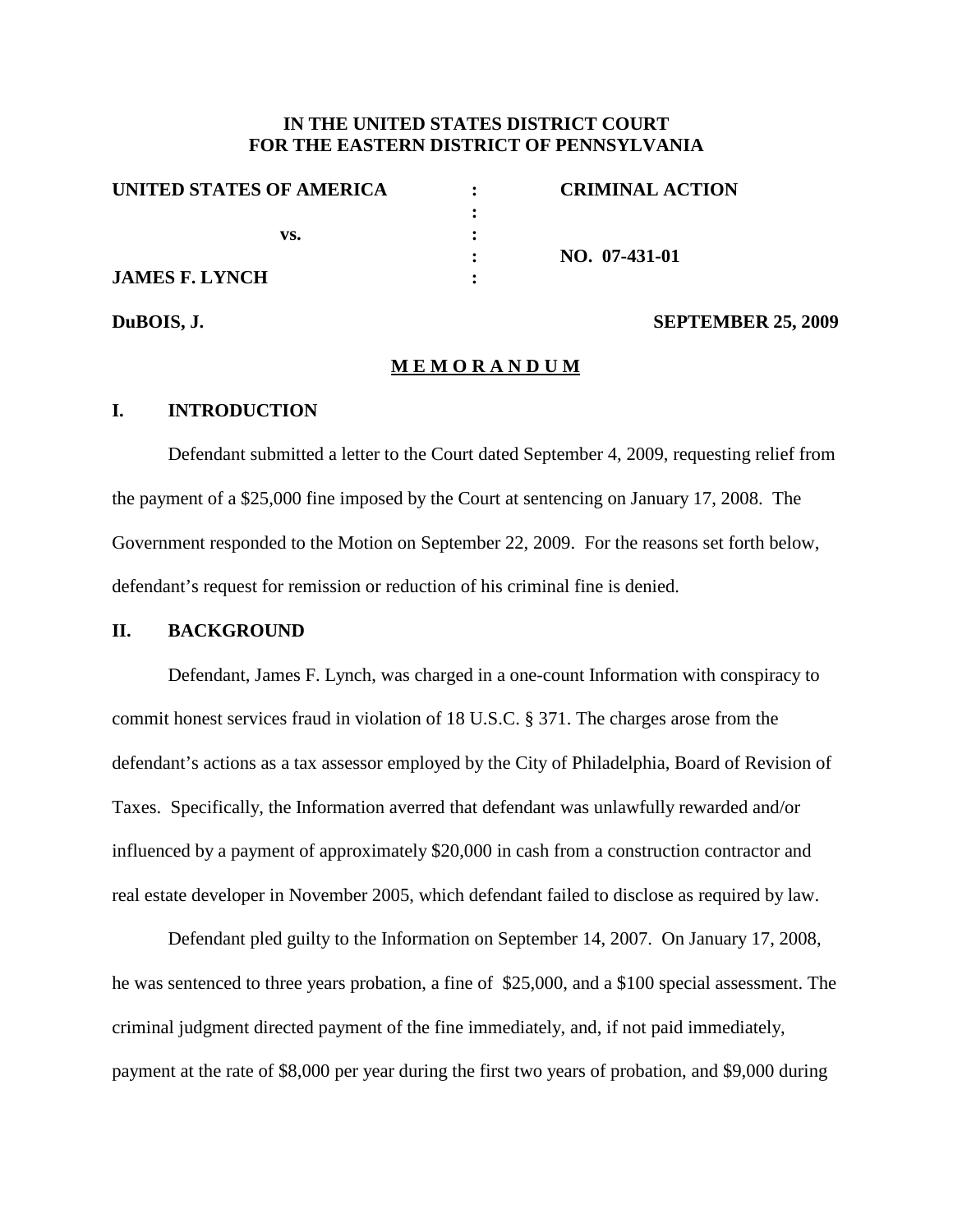the third year of probation. To date, the defendant has paid only the special assessment; he has not made any fine payments.

Defendant's September 8, 2009 letter asked the Court to remit or reduce the fine imposed by Judgment dated January 17, 2008. The stated reason for the requested relief is that defendant does not have the financial ability to pay the fine.

#### **III. DISCUSSION**

Defendant is not entitled to the requested relief because the Court has no jurisdiction to modify the fine under the facts presented. The only statute to address a court's authority to modify a fine is 18 U.S.C. § 3573. That statute provides that "[u]pon petition of the Government showing that reasonable efforts to collect a fine or assessment are not likely to be effective, the court may, in the interest of justice–  $(1)$  remit all or part of the unpaid portion of the fine ...." Thus, under the plan language of § 3573, only the Government may petition the Court for the modification or remission of a fine.

Cases interpreting § 3573, have held that only the Government may petition for modification or remission of a fine. *United States v. Seale*, 20 F.3d 1279, 1286 n.8 (3d Cir. 1994). As the Court of Appeals noted in *Seale*, under the present statutory scheme, the defendant has no right to petition the Court to remit a fine. *See also United States v. Wynn*, 2009 WL 1448054, \*3 (3d Cir. May 22, 2009) (not precedential); *United States v. Martinez*, 281 Fed. Appx. 39, 41 (2d Cir. 2008) (unpublished) (holding that under Section 3573, the sentencing court may not modify a fine upon petition by the defendant); *United States v. Schilling*, 808 F. Supp. 1214, 1219 (E.D. Pa. 1992) (despite defendant's request and probation office's recommendation that \$25,000 fine be remitted to \$2,500, court found that "under current section 3573 defendants do not have the right to petition the courts to remit their criminal fines"); *United States v.*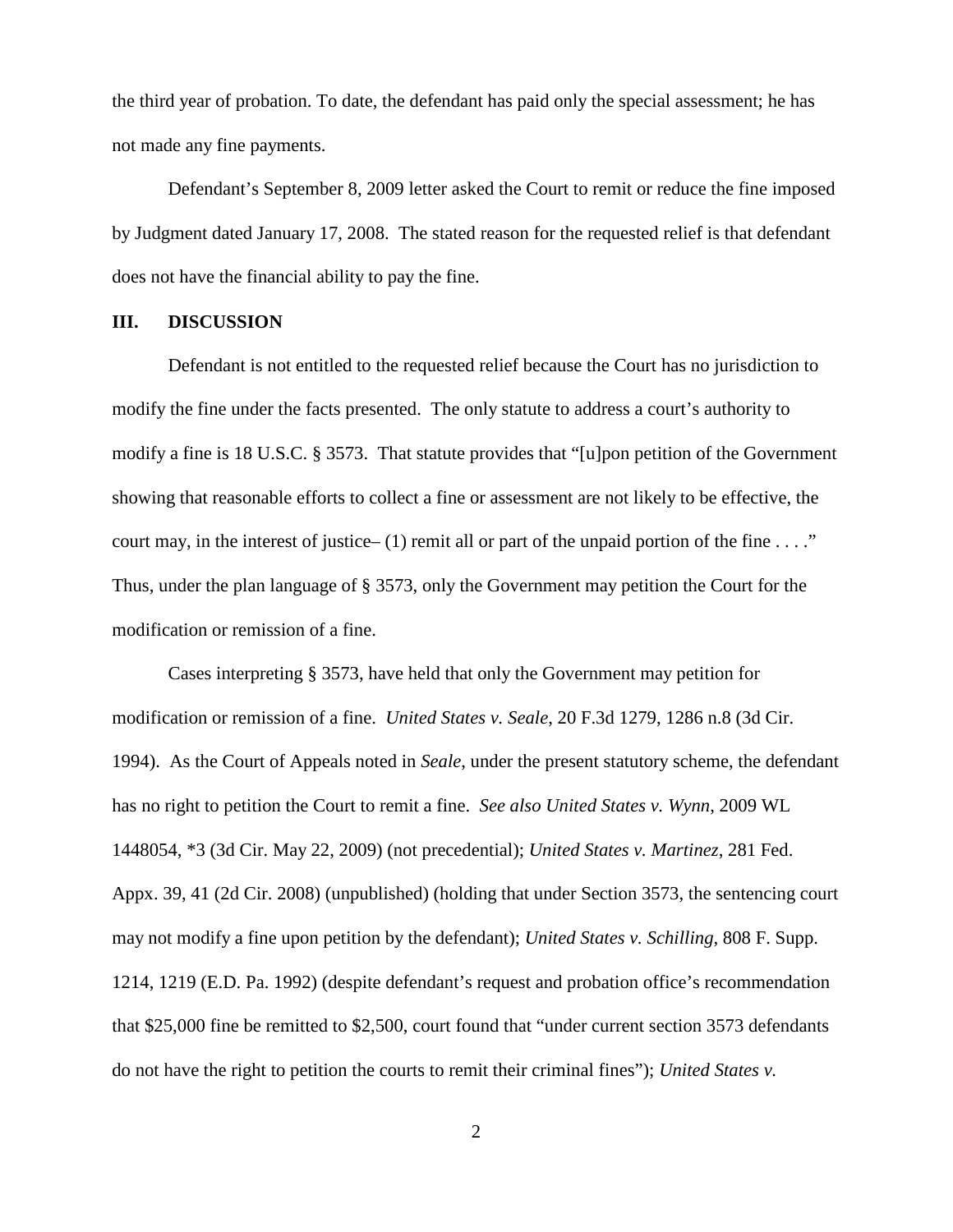*Heimbach*, 808 F. Supp. 413, 416 (E.D. Pa. 1992) (holding that a court lacks the power to remit a defendant's fine except on petition of the government).

There is clearly no authority for this Court to grant the relief defendant seeks. However, as noted by the Government in its Response to the request, defendant may ask the Government to consider remitting or reducing the fine by submitting a written request with supporting financial information. If, after reviewing defendant's financial resources, the Government concludes that it is appropriate to remit all or a portion of fine, the Government, in its discretion, would be authorized to request remission under § 3573. Defendant may also ask this Court (and the Government) to consider modifying the payment plan for the fine, as permitted under 18 U.S.C. § 3572(d)(3). Any such request under 18 U.S.C. § 3572(d)(3) should include supporting financial information, which would allow the Court and the Government to determine whether the fine should be remitted or reduced.

#### **IV. CONCLUSION**

For all of the foregoing reasons, the Court denies defendant's letter/request dated September 4, 2009, for remission or reduction of his fine.

An appropriate order follows.